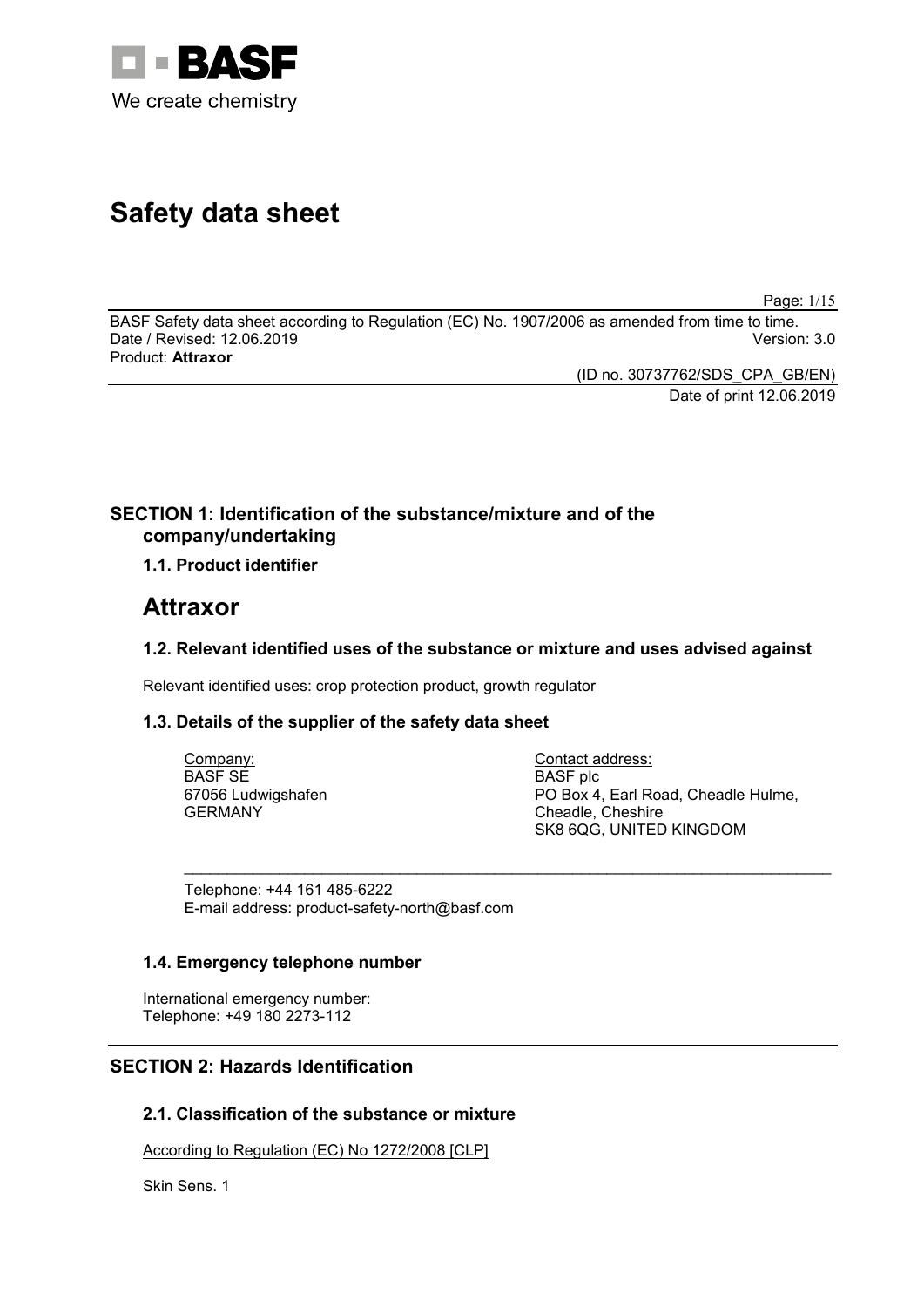Page: 2/15

BASF Safety data sheet according to Regulation (EC) No. 1907/2006 as amended from time to time. Date / Revised: 12.06.2019 Product: **Attraxor**

(ID no. 30737762/SDS\_CPA\_GB/EN)

Date of print 12.06.2019

H317, EUH401

For the classifications not written out in full in this section the full text can be found in section 16.

## **2.2. Label elements**

Globally Harmonized System (GHS) in accordance with UK regulations.

| Pictogram:                                                                 |                                                                                                                                                                                             |
|----------------------------------------------------------------------------|---------------------------------------------------------------------------------------------------------------------------------------------------------------------------------------------|
| Signal Word:<br>Warning                                                    |                                                                                                                                                                                             |
| <b>Hazard Statement:</b><br>H317<br>EUH401                                 | May cause an allergic skin reaction.<br>To avoid risks to human health and the environment, comply with the<br>instructions for use.                                                        |
| <b>Precautionary Statement:</b><br>P101<br>P102<br>P103                    | If medical advice is needed, have product container or label at hand.<br>Keep out of reach of children.<br>Read label before use.                                                           |
| Precautionary Statements (Prevention):<br>P280<br>P <sub>261</sub><br>P272 | Wear protective gloves.<br>Avoid breathing dust.<br>Contaminated work clothing should not be allowed out of the workplace.                                                                  |
| Precautionary Statements (Response):<br>P302 + P352<br>P333 + P313<br>P363 | IF ON SKIN: Wash with plenty of soap and water.<br>If skin irritation or rash occurs: Get medical advice/attention.<br>Wash contaminated clothing before reuse.                             |
| Precautionary Statements (Disposal):<br>P <sub>501</sub>                   | Dispose of contents/container to a licensed hazardous-waste disposal<br>contractor or collection site except for empty clean containers which can<br>be disposed of as non-hazardous waste. |

According to Regulation (EC) No 1272/2008 [CLP]

Hazard determining component(s) for labelling: Prohexadione-Ca

# **2.3. Other hazards**

According to Regulation (EC) No 1272/2008 [CLP]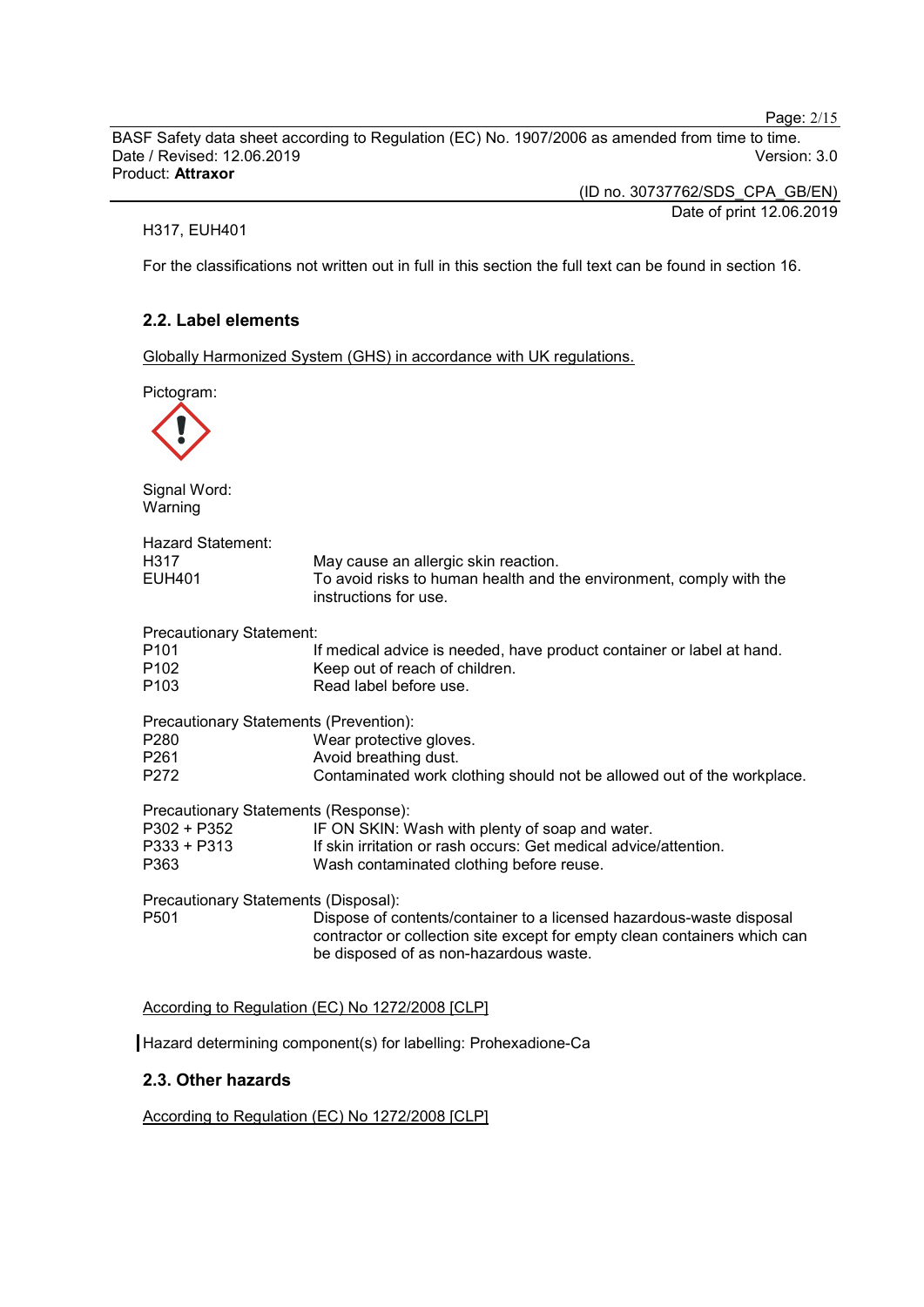Page: 3/15

BASF Safety data sheet according to Regulation (EC) No. 1907/2006 as amended from time to time. Date / Revised: 12.06.2019 Version: 3.0 Product: **Attraxor**

> (ID no. 30737762/SDS\_CPA\_GB/EN) Date of print 12.06.2019

See section 12 - Results of PBT and vPvB assessment.

If applicable information is provided in this section on other hazards which do not result in classification but which may contribute to the overall hazards of the substance or mixture.

# **SECTION 3: Composition/Information on Ingredients**

#### **3.1. Substances**

Not applicable

#### **3.2. Mixtures**

Chemical nature

crop protection product, growth regulator, water dispersible granules

Hazardous ingredients (GHS) according to Regulation (EC) No. 1272/2008

prohexadione calcium Content (W/W): 9.9 % CAS Number: 127277-53-6

Aquatic Chronic 3 H412

Ammonium sulphate

Content (W/W): < 50 % CAS Number: 7783-20-2 EC-Number: 231-984-1 REACH registration number: 01- 2119455044-46

sodium hydrogensulphate

Content (W/W): < 25 % CAS Number: 7681-38-1 EC-Number: 231-665-7 REACH registration number: 01- 2119552465-36 INDEX-Number: 016-046-00-X

Eye Dam./Irrit. 1 H318

Silica gel, precipitated, crystalline free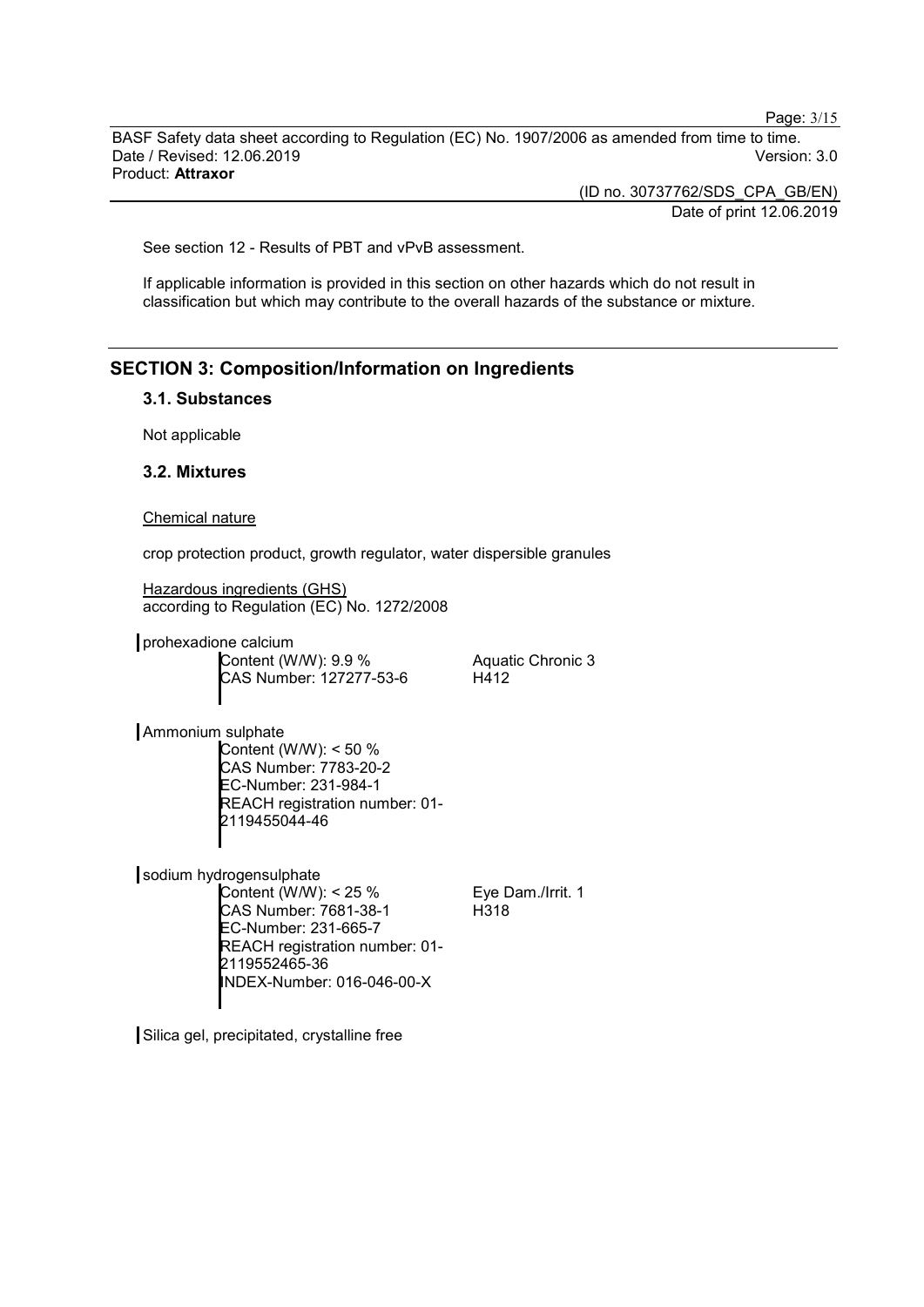Page: 4/15

BASF Safety data sheet according to Regulation (EC) No. 1907/2006 as amended from time to time. Date / Revised: 12.06.2019 Version: 3.0 Product: **Attraxor**

(ID no. 30737762/SDS\_CPA\_GB/EN)

Date of print 12.06.2019

Content (W/W): < 10 % CAS Number: 112926-00-8 REACH registration number: 01- 2119379499-16

For the classifications not written out in full in this section, including the hazard classes and the hazard statements, the full text is listed in section 16.

## **SECTION 4: First-Aid Measures**

#### **4.1. Description of first aid measures**

Remove contaminated clothing.

Show container, label and/or safety data sheet to physician.

If inhaled: Keep patient calm, remove to fresh air, seek medical attention.

On skin contact: Wash thoroughly with soap and water.

On contact with eyes: Wash affected eyes for at least 15 minutes under running water with eyelids held open.

On ingestion: Immediately rinse mouth and then drink 200-300 ml of water, seek medical attention.

#### **4.2. Most important symptoms and effects, both acute and delayed**

Symptoms: The most important known symptoms and effects are described in the labelling (see section 2) and/or in section 11., (Further) symptoms and / or effects are not known so far

**4.3. Indication of any immediate medical attention and special treatment needed** Treatment: Treat according to symptoms (decontamination, vital functions), no known specific antidote.

#### **SECTION 5: Fire-Fighting Measures**

#### **5.1. Extinguishing media** Suitable extinguishing media: water spray, dry powder, foam

Unsuitable extinguishing media for safety reasons: carbon dioxide

#### **5.2. Special hazards arising from the substance or mixture**

carbon monoxide, Carbon dioxide, nitrogen oxides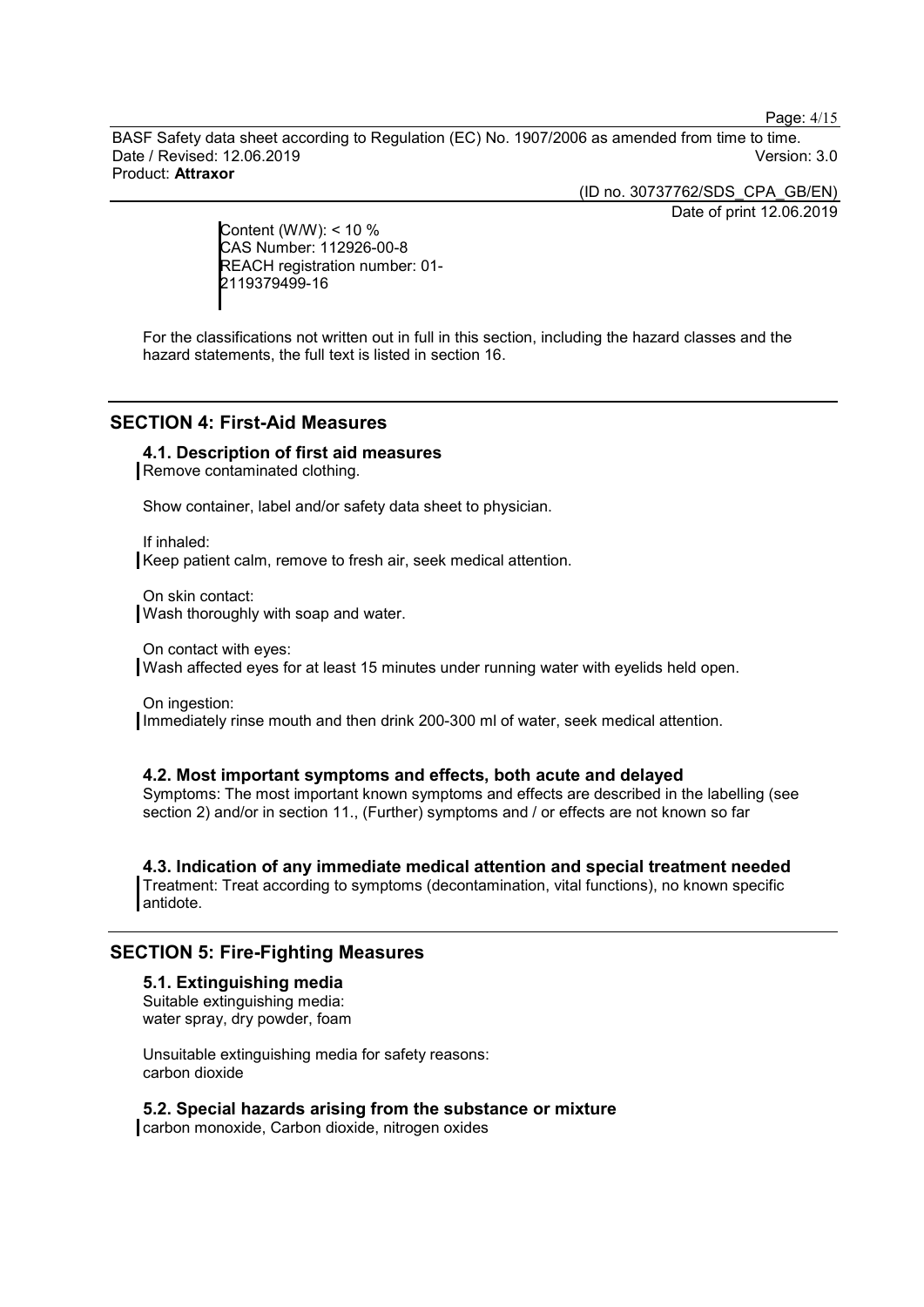Page: 5/15

BASF Safety data sheet according to Regulation (EC) No. 1907/2006 as amended from time to time. Date / Revised: 12.06.2019 Version: 3.0 Product: **Attraxor**

(ID no. 30737762/SDS\_CPA\_GB/EN)

Date of print 12.06.2019

The substances/groups of substances mentioned can be released in case of fire.

#### **5.3. Advice for fire-fighters**

Special protective equipment:

Wear self-contained breathing apparatus and chemical-protective clothing.

Further information:

Keep containers cool by spraying with water if exposed to fire. In case of fire and/or explosion do not breathe fumes. Collect contaminated extinguishing water separately, do not allow to reach sewage or effluent systems. Dispose of fire debris and contaminated extinguishing water in accordance with official regulations.

# **SECTION 6: Accidental Release Measures**

#### **6.1. Personal precautions, protective equipment and emergency procedures**

Avoid dust formation. Use personal protective clothing. Avoid contact with the skin, eyes and clothing.

#### **6.2. Environmental precautions**

Do not discharge into the subsoil/soil. Do not discharge into drains/surface waters/groundwater.

Do not allow contamination of public drains or surface or ground waters. Inform local water plc if spillage enters drains and the Environment Agency (England & Wales), the Scottish Environmental Protection Agency (Scotland), or the Environment and Heritage Service (Northern Ireland) if it enters surface or ground waters. Keep people and animals away.

#### **6.3. Methods and material for containment and cleaning up**

For small amounts: Contain with dust binding material and dispose of. For large amounts: Sweep/shovel up.

Avoid raising dust. Dispose of absorbed material in accordance with regulations. Collect waste in suitable containers, which can be labeled and sealed. Clean contaminated floors and objects thoroughly with water and detergents, observing environmental regulations.

#### **6.4. Reference to other sections**

Information regarding exposure controls/personal protection and disposal considerations can be found in section 8 and 13.

# **SECTION 7: Handling and Storage**

#### **7.1. Precautions for safe handling**

No special measures necessary if stored and handled correctly. Ensure thorough ventilation of stores and work areas. When using do not eat, drink or smoke. Hands and/or face should be washed before breaks and at the end of the shift.

Protection against fire and explosion:

Avoid dust formation. Dust can form an explosive mixture with air. Prevent electrostatic charge sources of ignition should be kept well clear - fire extinguishers should be kept handy.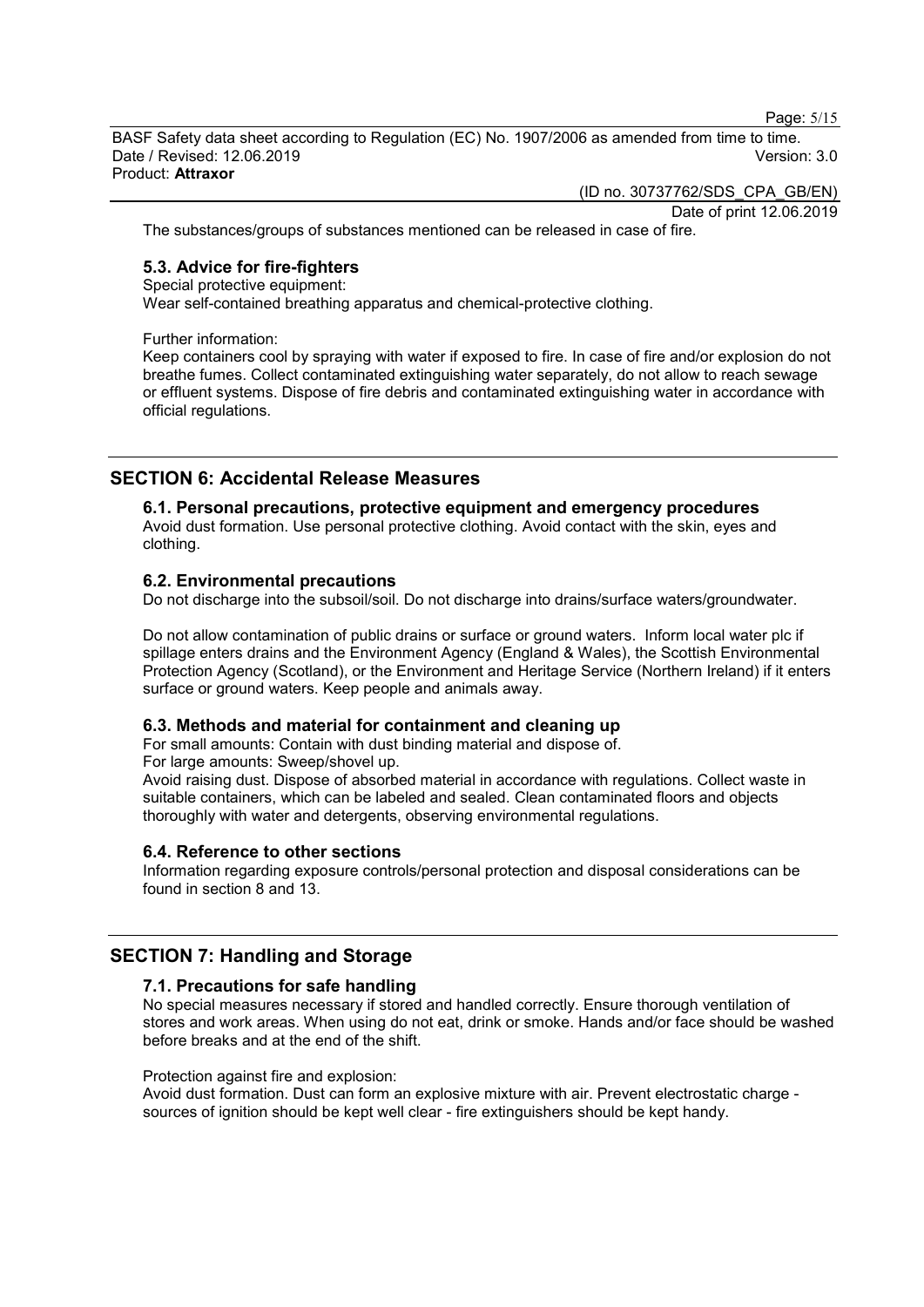Page: 6/15

BASF Safety data sheet according to Regulation (EC) No. 1907/2006 as amended from time to time. Date / Revised: 12.06.2019 Version: 3.0 Product: **Attraxor**

(ID no. 30737762/SDS\_CPA\_GB/EN)

Date of print 12.06.2019

# **7.2. Conditions for safe storage, including any incompatibilities**

Segregate from foods and animal feeds.

Further information on storage conditions: Keep away from heat. Protect against moisture. Protect from direct sunlight.

Protect from temperatures above: 40 °C

Changes in the properties of the product may occur if substance/product is stored above indicated temperature for extended periods of time.

#### **7.3. Specific end use(s)**

For the relevant identified use(s) listed in Section 1 the advice mentioned in this section 7 is to be observed.

# **SECTION 8: Exposure Controls/Personal Protection**

#### **8.1. Control parameters**

Components with occupational exposure limits

112926-00-8: Silica gel, precipitated, crystalline free TWA value 6 mg/m3 (WEL/EH 40 (UK)), Inhalable dust TWA value 2.4 mg/m3 (WEL/EH 40 (UK)), Respirable dust

Refer to the current edition of HSE Guidance Note EH40 Occupational Exposure Limits (United Kingdom). For normal use and handling refer to the product label/leaflet.

#### **8.2. Exposure controls**

Personal protective equipment

Respiratory protection:

Suitable respiratory protection for higher concentrations or long-term effect: Particle filter with medium efficiency for solid and liquid particles (e.g. EN 143 or 149, Type P2 or FFP2)

Hand protection:

Suitable chemical resistant safety gloves (EN 374) also with prolonged, direct contact (Recommended: Protective index 6, corresponding > 480 minutes of permeation time according to EN 374): E.g. nitrile rubber (0.4 mm), chloroprene rubber (0.5 mm), butyl rubber (0.7 mm) etc.

Eye protection: Safety glasses with side-shields (frame goggles) (e.g. EN 166)

Body protection:

Body protection must be chosen depending on activity and possible exposure, e.g. apron, protecting boots, chemical-protection suit (according to EN 14605 in case of splashes or EN ISO 13982 in case of dust).

General safety and hygiene measures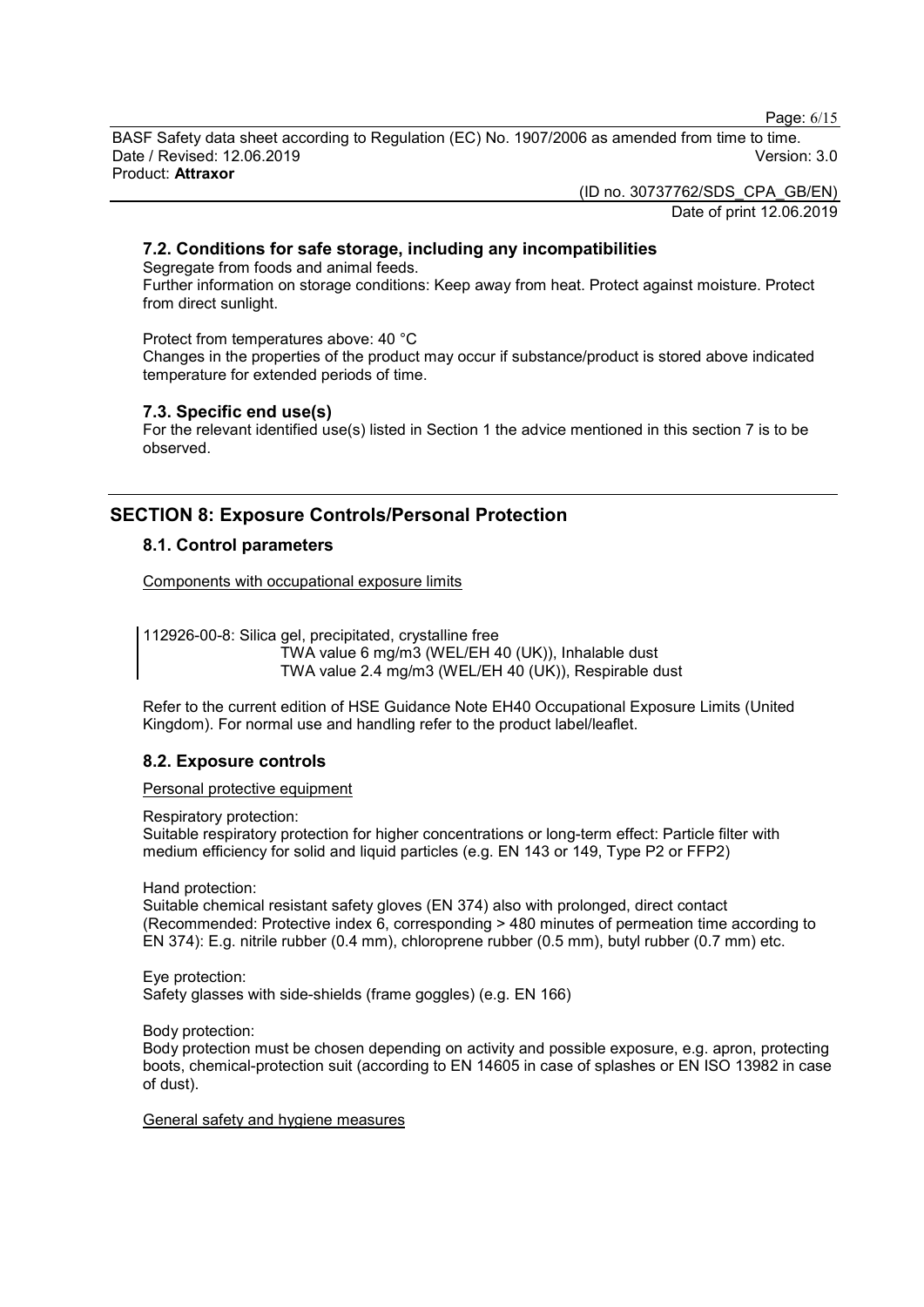Page: 7/15

BASF Safety data sheet according to Regulation (EC) No. 1907/2006 as amended from time to time. Date / Revised: 12.06.2019 Product: **Attraxor**

(ID no. 30737762/SDS\_CPA\_GB/EN)

Date of print 12.06.2019

The statements on personal protective equipment in the instructions for use apply when handling crop-protection agents in final-consumer packing. Wearing of closed work clothing is recommended. Store work clothing separately. Keep away from food, drink and animal feeding stuffs.

# **SECTION 9: Physical and Chemical Properties**

# **9.1. Information on basic physical and chemical properties**

| Form:                                | solid                                                       |                             |
|--------------------------------------|-------------------------------------------------------------|-----------------------------|
| Colour:                              | light brown                                                 |                             |
| Odour:                               | faint odour, sweetish                                       |                             |
| Odour threshold:                     |                                                             |                             |
|                                      | Not determined due to potential                             |                             |
|                                      | health hazard by inhalation.                                |                             |
| pH value:                            | approx. 2 - 4                                               |                             |
|                                      | $(1\%$ (m), approx. 20 °C)                                  |                             |
| Melting point:                       |                                                             |                             |
|                                      | The product has not been tested.                            |                             |
| Boiling point:                       |                                                             |                             |
|                                      | The product is a non-volatile solid.                        |                             |
| Flash point:                         |                                                             |                             |
|                                      | not applicable, the product is a solid                      |                             |
| Evaporation rate:                    |                                                             |                             |
|                                      | not applicable                                              |                             |
| Flammability:                        | not highly flammable                                        | (Directive 92/69/EEC, A.10) |
| Lower explosion limit:               |                                                             |                             |
|                                      | As a result of our experience with this                     |                             |
|                                      | product and our knowledge of its                            |                             |
|                                      | composition we do not expect any                            |                             |
|                                      | hazard as long as the product is used                       |                             |
|                                      | appropriately and in accordance with                        |                             |
|                                      | the intended use.                                           |                             |
|                                      |                                                             |                             |
| Upper explosion limit:               |                                                             |                             |
|                                      | As a result of our experience with this                     |                             |
|                                      | product and our knowledge of its                            |                             |
|                                      | composition we do not expect any                            |                             |
|                                      | hazard as long as the product is used                       |                             |
|                                      | appropriately and in accordance with                        |                             |
|                                      | the intended use.                                           |                             |
| Vapour pressure:                     |                                                             |                             |
|                                      | The product has not been tested.                            |                             |
| Relative vapour density (air):       |                                                             |                             |
|                                      | not applicable                                              |                             |
| Solubility in water:                 | dispersible                                                 |                             |
|                                      | (20 °C)                                                     |                             |
| Information on: prohexadione calcium |                                                             |                             |
|                                      | Partitioning coefficient n-octanol/water (log Kow):<br>-2.9 |                             |
|                                      | (20 °C)                                                     |                             |
|                                      |                                                             |                             |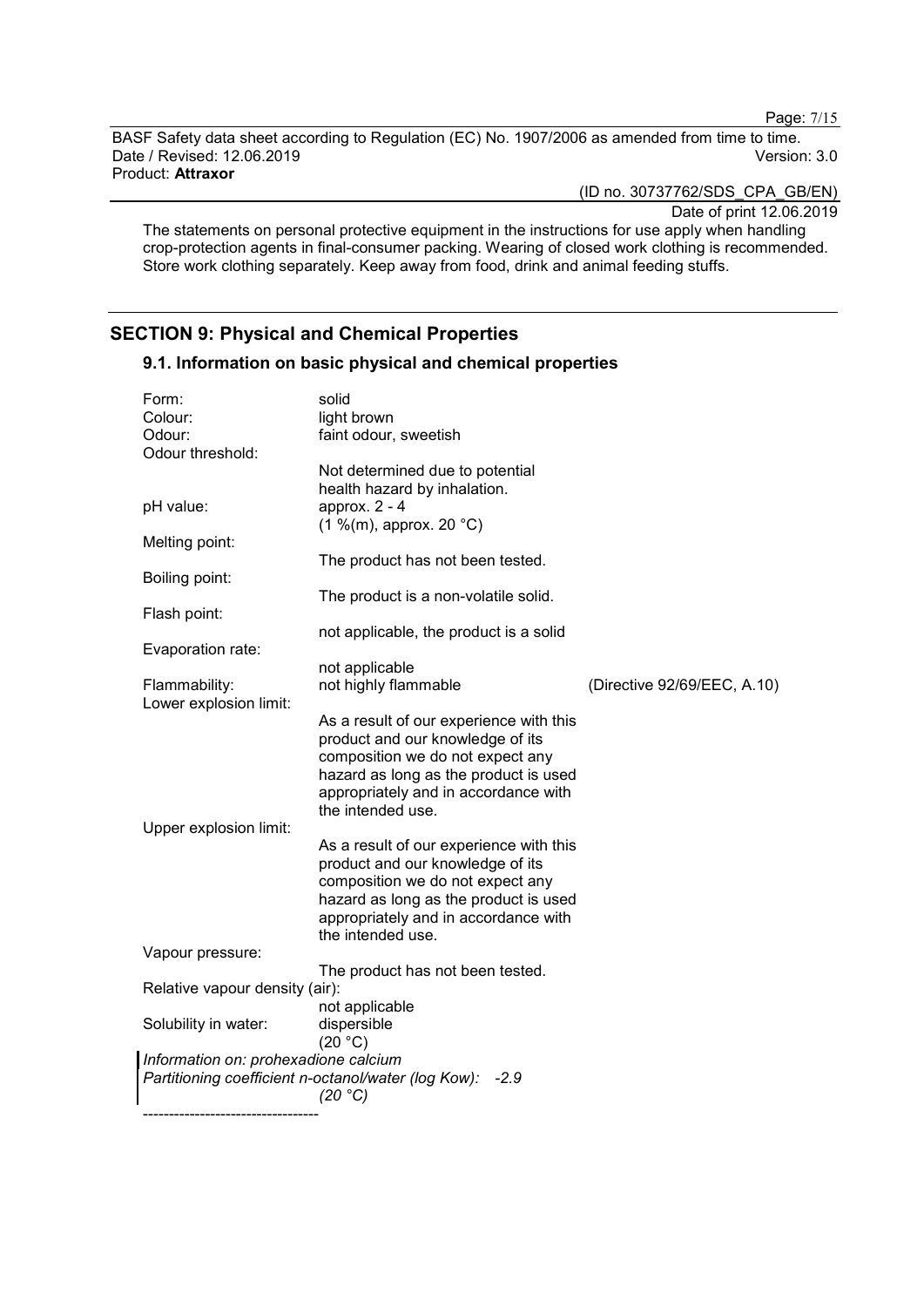Page: 8/15

BASF Safety data sheet according to Regulation (EC) No. 1907/2006 as amended from time to time. Date / Revised: 12.06.2019 Version: 3.0 Product: **Attraxor**

|                            |                                                                        | (ID no. 30737762/SDS_CPA_GB/EN) |
|----------------------------|------------------------------------------------------------------------|---------------------------------|
|                            |                                                                        | Date of print 12.06.2019        |
| Self ignition:             | Temperature: approx. 375 °C                                            | (Method: Directive 92/69/EEC,   |
|                            |                                                                        | A.16)                           |
|                            | Thermal decomposition: 120 °C, 10 kJ/kg, (DSC (OECD 113))              |                                 |
|                            | (onset temperature)                                                    |                                 |
|                            | 175 °C, 30 kJ/kg, (DSC (OECD 113))                                     |                                 |
|                            | (onset temperature)                                                    |                                 |
|                            | 235 °C, 30 kJ/kg, (DSC (OECD 113))                                     |                                 |
|                            | (onset temperature)                                                    |                                 |
|                            | 315 °C, 30 kJ/kg, (DSC (OECD 113))                                     |                                 |
|                            | (onset temperature)                                                    |                                 |
|                            | Not a substance liable to self-decomposition according to UN transport |                                 |
| Viscosity, dynamic:        | regulations, class 4.1.                                                |                                 |
|                            | not applicable, the product is a solid                                 |                                 |
| Explosion hazard:          | Based on the chemical structure                                        |                                 |
|                            | there is no indicating of explosive                                    |                                 |
|                            | properties.                                                            |                                 |
| Fire promoting properties: | not fire-propagating                                                   | (Directive 92/69/EEC, A.17)     |
|                            |                                                                        |                                 |
| 9.2. Other information     |                                                                        |                                 |
| Self heating ability:      | It is not a substance capable of                                       |                                 |
|                            | spontaneous heating.                                                   |                                 |
|                            |                                                                        |                                 |
| Bulk density:              | approx. 831 - 895 kg/m3                                                |                                 |
|                            | (20 °C)                                                                |                                 |

# **SECTION 10: Stability and Reactivity**

#### **10.1. Reactivity**

No hazardous reactions if stored and handled as prescribed/indicated.

#### **10.2. Chemical stability**

The product is stable if stored and handled as prescribed/indicated.

#### **10.3. Possibility of hazardous reactions**

No hazardous reactions if stored and handled as prescribed/indicated.

# **10.4. Conditions to avoid**

See MSDS section 7 - Handling and storage.

## **10.5. Incompatible materials**

Substances to avoid: strong acids, strong bases, strong oxidizing agents

#### **10.6. Hazardous decomposition products**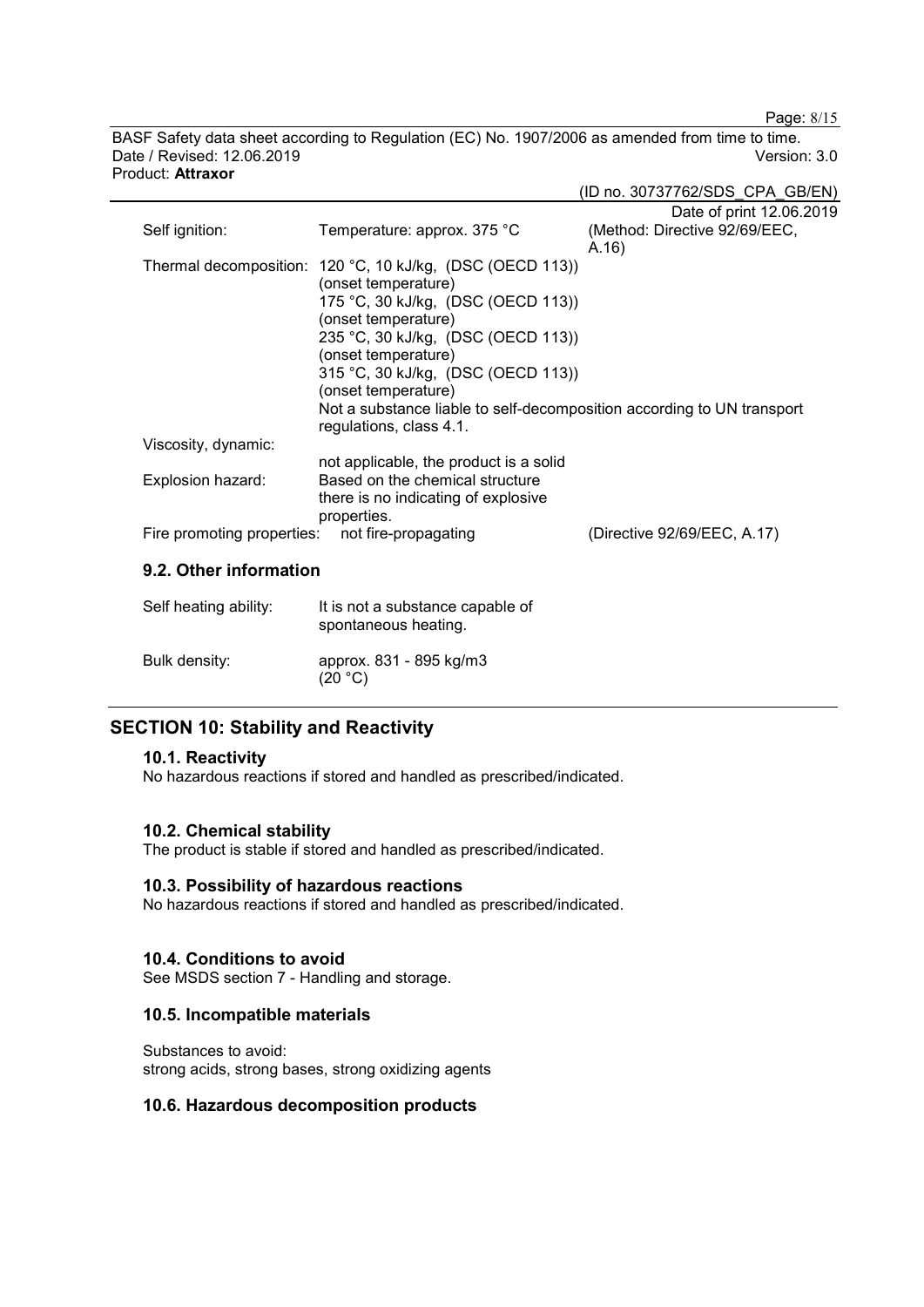Page: 9/15

BASF Safety data sheet according to Regulation (EC) No. 1907/2006 as amended from time to time. Date / Revised: 12.06.2019 Version: 3.0 Product: **Attraxor**

(ID no. 30737762/SDS\_CPA\_GB/EN)

Date of print 12.06.2019

Hazardous decomposition products: No hazardous decomposition products if stored and handled as prescribed/indicated.

# **SECTION 11: Toxicological Information**

# **11.1. Information on toxicological effects**

#### Acute toxicity

Assessment of acute toxicity: Virtually nontoxic after a single ingestion. Virtually nontoxic after a single skin contact. Virtually nontoxic by inhalation.

Experimental/calculated data: LD50 rat (oral): > 2,000 mg/kg (OECD Guideline 423) No mortality was observed.

LC50 rat (by inhalation): > 5.4 mg/l 4 h (OECD Guideline 403) No mortality was observed.

LD50 rat (dermal): > 2,000 mg/kg (OECD Guideline 402) No mortality was observed.

Irritation

Assessment of irritating effects: Not irritating to the skin. Not irritating to the eyes.

Experimental/calculated data: Skin corrosion/irritation rabbit: non-irritant (OECD Guideline 404)

Serious eye damage/irritation rabbit: non-irritant (OECD Guideline 405)

Respiratory/Skin sensitization

Assessment of sensitization: Sensitization after skin contact possible.

Experimental/calculated data: Mouse Local Lymph Node Assay (LLNA) mouse: Caused skin sensitization in animal studies. (OECD Guideline 429)

#### Germ cell mutagenicity

Assessment of mutagenicity:

The product has not been tested. The statement has been derived from the properties of the individual components. Mutagenicity tests revealed no genotoxic potential.

**Carcinogenicity**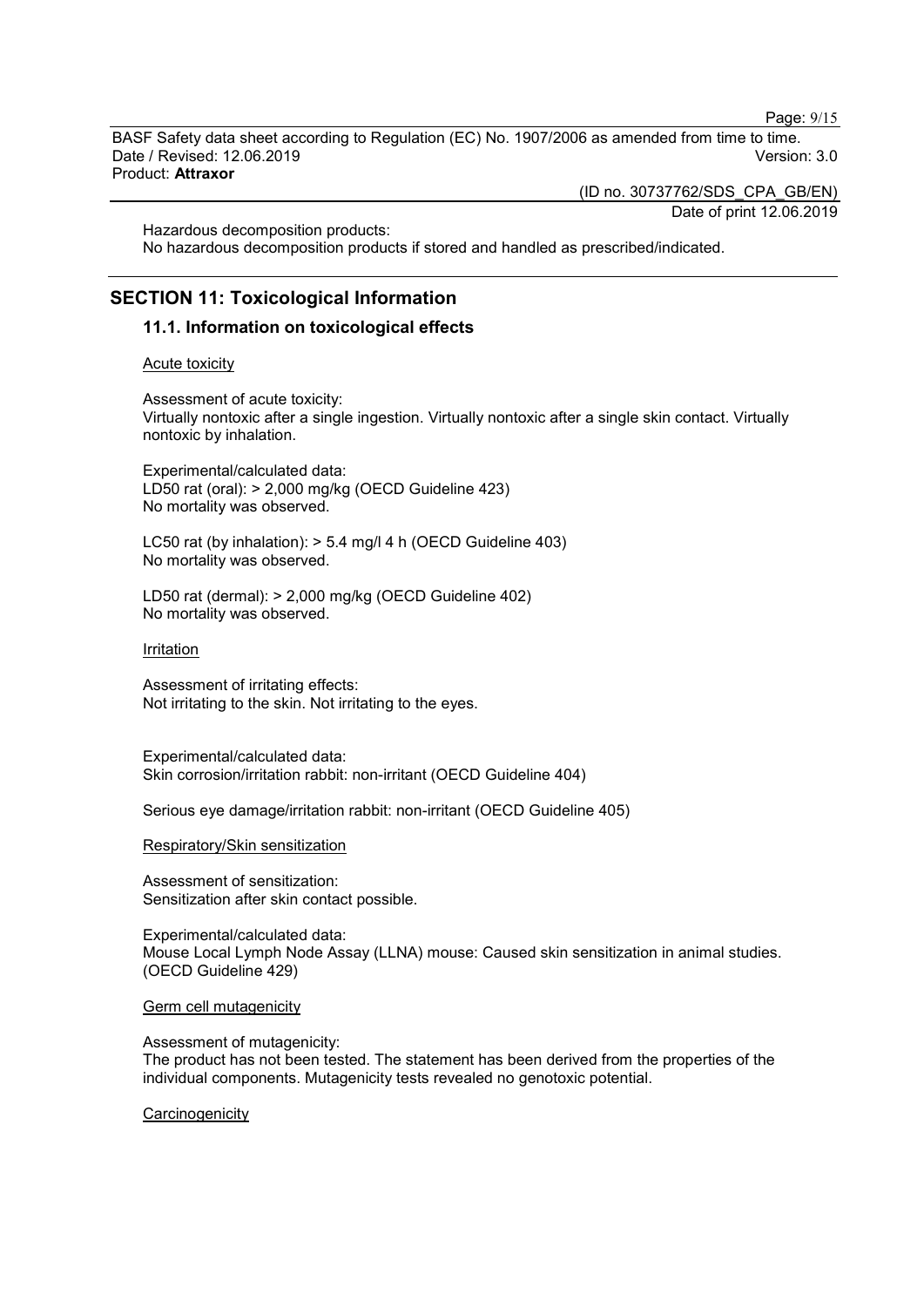Page: 10/15

BASF Safety data sheet according to Regulation (EC) No. 1907/2006 as amended from time to time. Date / Revised: 12.06.2019 Version: 3.0 Product: **Attraxor**

(ID no. 30737762/SDS\_CPA\_GB/EN)

Date of print 12.06.2019

#### Assessment of carcinogenicity:

The product has not been tested. The statement has been derived from the properties of the individual components. The results of various animal studies gave no indication of a carcinogenic effect.

#### Reproductive toxicity

Assessment of reproduction toxicity:

The product has not been tested. The statement has been derived from the properties of the individual components. The results of animal studies gave no indication of a fertility impairing effect.

#### Developmental toxicity

#### Assessment of teratogenicity:

The product has not been tested. The statement has been derived from the properties of the individual components. Animal studies gave no indication of a developmental toxic effect at doses that were not toxic to the parental animals.

#### Specific target organ toxicity (single exposure)

#### Assessment of STOT single:

Based on the available information there is no specific target organ toxicity to be expected after a single exposure.

Remarks: The product has not been tested. The statement has been derived from the properties of the individual components.

#### Repeated dose toxicity and Specific target organ toxicity (repeated exposure)

#### Assessment of repeated dose toxicity:

The product has not been tested. The statement has been derived from the properties of the individual components. No substance-specific organtoxicity was observed after repeated administration to animals.

#### Aspiration hazard

No aspiration hazard expected.

The product has not been tested. The statement has been derived from the properties of the individual components.

#### Other relevant toxicity information

Misuse can be harmful to health.

# **SECTION 12: Ecological Information**

**12.1. Toxicity**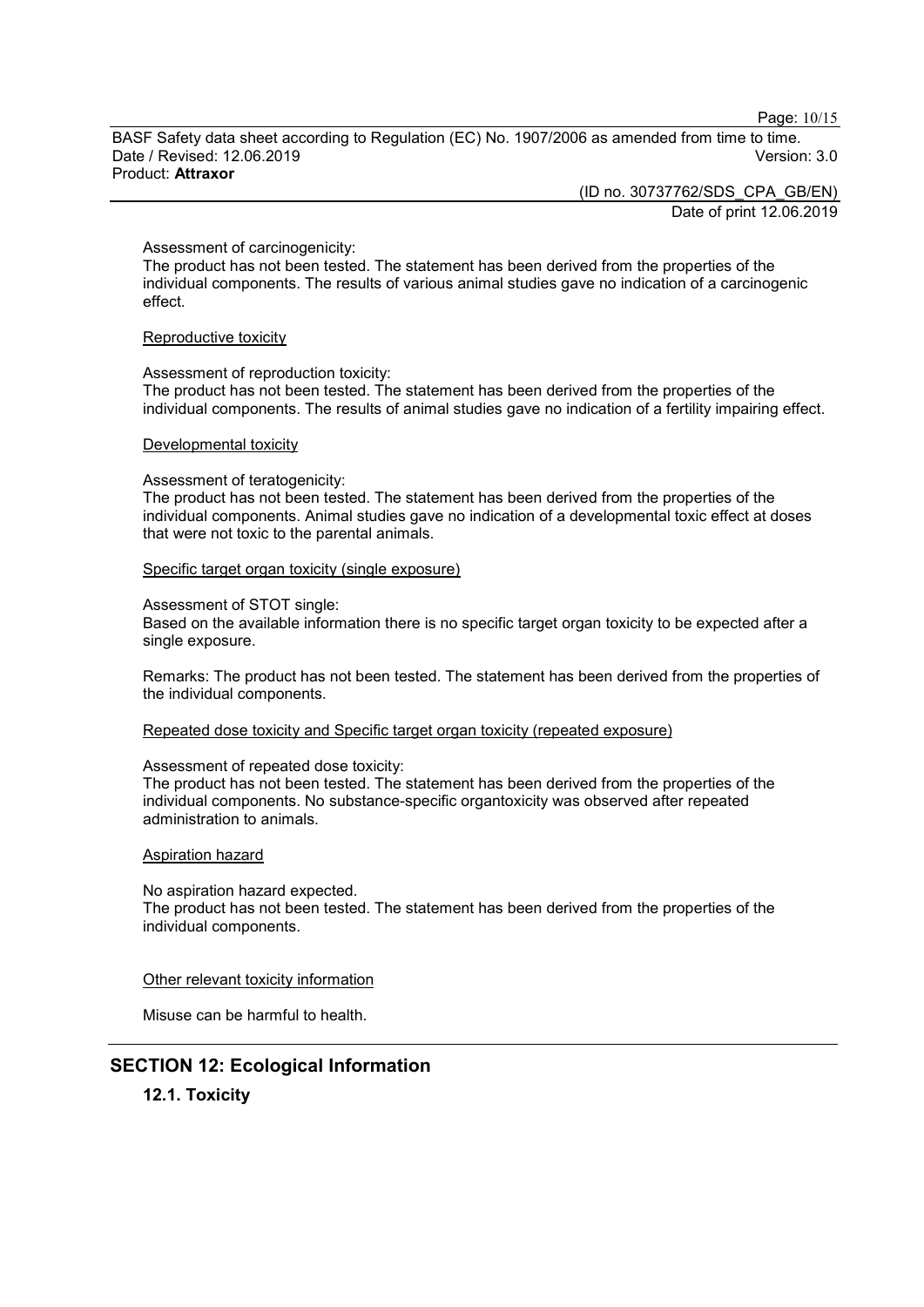Page: 11/15

BASF Safety data sheet according to Regulation (EC) No. 1907/2006 as amended from time to time. Date / Revised: 12.06.2019 Version: 3.0 Product: **Attraxor**

(ID no. 30737762/SDS\_CPA\_GB/EN)

Date of print 12.06.2019

Assessment of aquatic toxicity:

There is a high probability that the product is not acutely harmful to aquatic organisms.

Toxicity to fish:

LC50 (96 h) > 100 mg/l, Oncorhynchus mykiss (OECD 203; ISO 7346; 92/69/EEC, C.1, static)

Aquatic invertebrates:

EC50 (48 h) > 100 mg/l, Daphnia magna (OECD Guideline 202, part 1, static)

Aquatic plants:

EC10 (7 d) 5.3 mg/l (growth rate), Lemna gibba (OECD guideline 221, semistatic)

EC50 (7 d) > 100 mg/l (growth rate), Lemna gibba (OECD guideline 221, semistatic)

EC10 (72 h) 56.3 mg/l (growth rate), Pseudokirchneriella subcapitata (OECD Guideline 201, static)

EC50 (72 h) > 100 mg/l (growth rate), Pseudokirchneriella subcapitata (OECD Guideline 201, static)

# **12.2. Persistence and degradability**

Assessment biodegradation and elimination (H2O): The product has not been tested. The statement has been derived from the properties of the individual components.

*Information on: prohexadione calcium*

*Assessment biodegradation and elimination (H2O): Not readily biodegradable (by OECD criteria).*

----------------------------------

#### **12.3. Bioaccumulative potential**

Assessment bioaccumulation potential: The product has not been tested. The statement has been derived from the properties of the individual components.

*Information on: prohexadione calcium Bioaccumulation potential: Because of the n-octanol/water distribution coefficient (log Pow) accumulation in organisms is not to be expected.*

----------------------------------

#### **12.4. Mobility in soil**

Assessment transport between environmental compartments: Adsorption in soil: The product has not been tested. The statement has been derived from the properties of the individual components.

*Information on: prohexadione calcium*

*Assessment transport between environmental compartments:*

*Adsorption in soil: Following exposure to soil, the product trickles away and can - dependant on degradation - be transported to deeper soil areas with larger water loads.*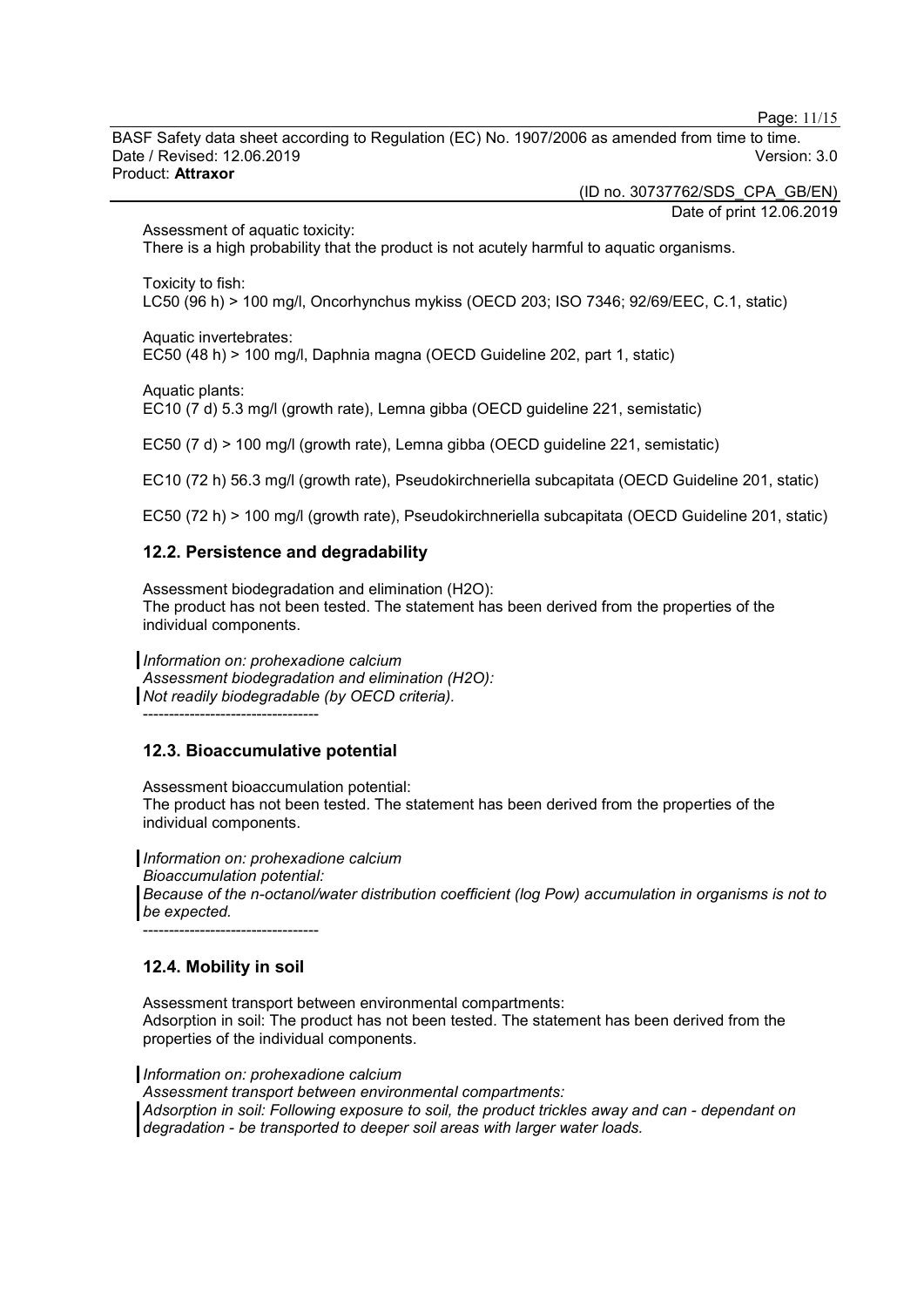Page: 12/15

BASF Safety data sheet according to Regulation (EC) No. 1907/2006 as amended from time to time. Date / Revised: 12.06.2019 Version: 3.0 Product: **Attraxor**

> (ID no. 30737762/SDS\_CPA\_GB/EN) Date of print 12.06.2019

----------------------------------

#### **12.5. Results of PBT and vPvB assessment**

The product does not contain a substance fulfilling the PBT (persistent/bioaccumulative/toxic) criteria or the vPvB (very persistent/very bioaccumulative) criteria.

#### **12.6. Other adverse effects**

The product does not contain substances that are listed in Regulation (EC) 1005/2009 on substances that deplete the ozone layer.

#### **12.7. Additional information**

Other ecotoxicological advice: Do not discharge product into the environment without control.

# **SECTION 13: Disposal Considerations**

#### **13.1. Waste treatment methods**

Must be disposed of or incinerated in accordance with local regulations.

The UK Environmental Protection (Duty of Care) Regulations (EP) and amendments should be noted (United Kingdom).

This product and any uncleaned containers must be disposed of as hazardous waste in accordance with the 2005 Hazardous Waste Regulations and amendments (United Kingdom)

Contaminated packaging:

Contaminated packaging should be emptied as far as possible and disposed of in the same manner as the substance/product.

#### **SECTION 14: Transport Information**

#### **Land transport**

#### ADR

user

Not classified as a dangerous good under transport regulations UN number: Not applicable<br>UN proper shipping name: Not applicable UN proper shipping name: Not applicable<br>Transport hazard class(es): Not applicable Transport hazard class(es): Not applicable Packing group: Not applicable<br>
Environmental hazards: Not applicable Environmental hazards: Special precautions for None known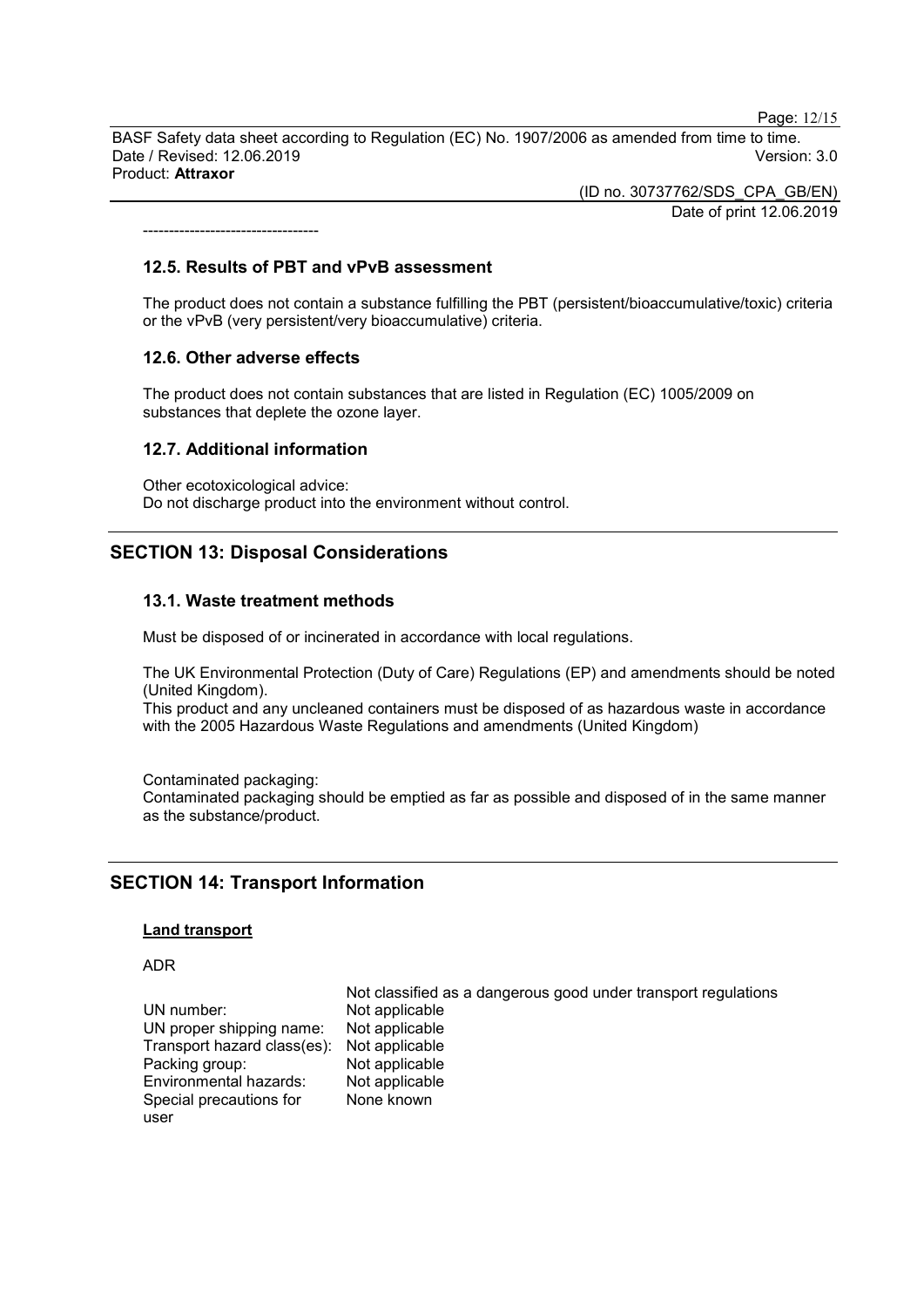Page: 13/15

BASF Safety data sheet according to Regulation (EC) No. 1907/2006 as amended from time to time. Date / Revised: 12.06.2019 Version: 3.0 Product: **Attraxor**

> (ID no. 30737762/SDS\_CPA\_GB/EN) Date of print 12.06.2019

#### RID

user

Not classified as a dangerous good under transport regulations UN number: Not applicable<br>UN proper shipping name: Not applicable UN proper shipping name: Not applicable<br>Transport hazard class(es): Not applicable Transport hazard class(es): Not applicable<br>Packing group: Not applicable Packing group: Not applicable<br>
Environmental hazards: Not applicable Environmental hazards: Special precautions for None known

#### **Inland waterway transport** ADN

UN number: Not applicable<br>UN proper shipping name: Not applicable UN proper shipping name: Not applicable<br>Transport hazard class(es): Not applicable Transport hazard class(es): Not applicable<br>Packing group: Not applicable Packing group: Not applicable<br>
Environmental hazards: Not applicable Environmental hazards: Special precautions for user:

Not classified as a dangerous good under transport regulations None known

Transport in inland waterway vessel Not evaluated

#### **Sea transport**

#### IMDG

|                                            | Not classified as a dangerous good under transport regulations |
|--------------------------------------------|----------------------------------------------------------------|
| UN number:                                 | Not applicable                                                 |
| UN proper shipping name:                   | Not applicable                                                 |
| Transport hazard class(es): Not applicable |                                                                |
| Packing group:                             | Not applicable                                                 |
| Environmental hazards:                     | Not applicable                                                 |
| Special precautions for                    | None known                                                     |
| user                                       |                                                                |

#### **Air transport**

#### IATA/ICAO

|                          | Not classified as a dangerous good under transport regulations |
|--------------------------|----------------------------------------------------------------|
| UN number:               | Not applicable                                                 |
| UN proper shipping name: | Not applicable                                                 |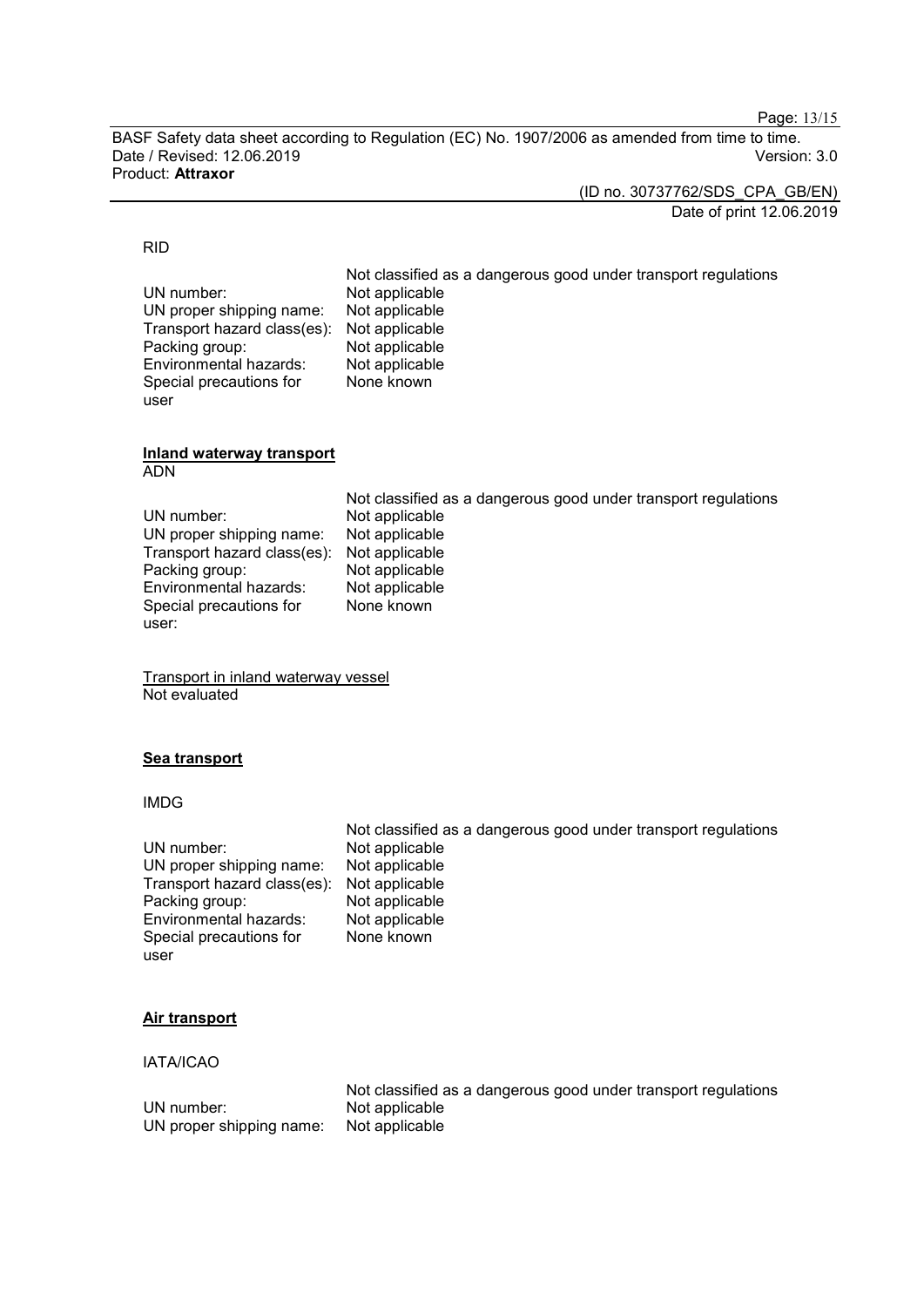Page: 14/15

BASF Safety data sheet according to Regulation (EC) No. 1907/2006 as amended from time to time. Date / Revised: 12.06.2019 Version: 3.0 Product: **Attraxor**

(ID no. 30737762/SDS\_CPA\_GB/EN)

Date of print 12.06.2019

Transport hazard class(es): Not applicable Packing group: Not applicable<br>
Environmental hazards: Not applicable Environmental hazards: Special precautions for user None known

#### **14.1. UN number**

See corresponding entries for "UN number" for the respective regulations in the tables above.

#### **14.2. UN proper shipping name**

See corresponding entries for "UN proper shipping name" for the respective regulations in the tables above.

#### **14.3. Transport hazard class(es)**

See corresponding entries for "Transport hazard class(es)" for the respective regulations in the tables above.

#### **14.4. Packing group**

See corresponding entries for "Packing group" for the respective regulations in the tables above.

#### **14.5. Environmental hazards**

See corresponding entries for "Environmental hazards" for the respective regulations in the tables above.

#### **14.6. Special precautions for user**

See corresponding entries for "Special precautions for user" for the respective regulations in the tables above.

#### **14.7. Transport in bulk according to Annex II of MARPOL and the IBC Code**

| Regulation:         | Not evaluated |
|---------------------|---------------|
| Shipment approved:  | Not evaluated |
| Pollution name:     | Not evaluated |
| Pollution category: | Not evaluated |
| Ship Type:          | Not evaluated |
|                     |               |

# **SECTION 15: Regulatory Information**

# **15.1. Safety, health and environmental regulations/legislation specific for the substance or mixture**

If other regulatory information applies that is not already provided elsewhere in this safety data sheet, then it is described in this subsection.

This product is classified under the European CLP Regulation. (United Kingdom) The data should be considered when making any assessment under the Control of Substances Hazardous to Health Regulations (COSHH), and related guidance, for example, 'COSHH Essentials' (United Kingdom).